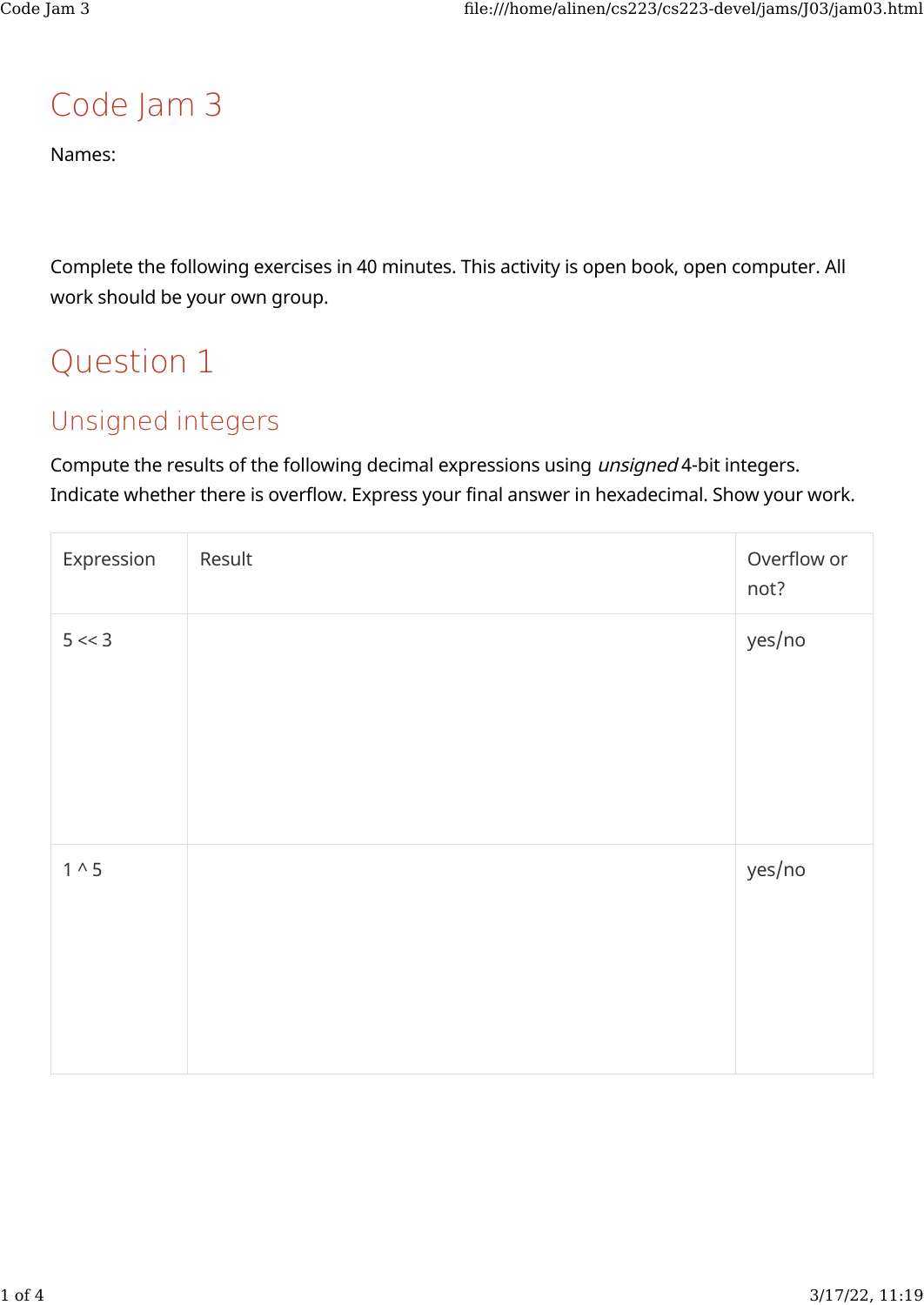| $5 - 6$ | yes/no |
|---------|--------|
|         |        |
|         |        |
|         |        |

#### Signed integers

Compute the results of the following decimal expressions using signed 4-bit integers. Indicate whether there is overflow. Express your final answer in hexadecimal. Show your work.

| Expression | Result | Overflow or<br>not? |
|------------|--------|---------------------|
| 7 > > 1    |        | yes/no              |
| $1   -5$   |        | yes/no              |
| $-2 + 5$   |        | yes/no              |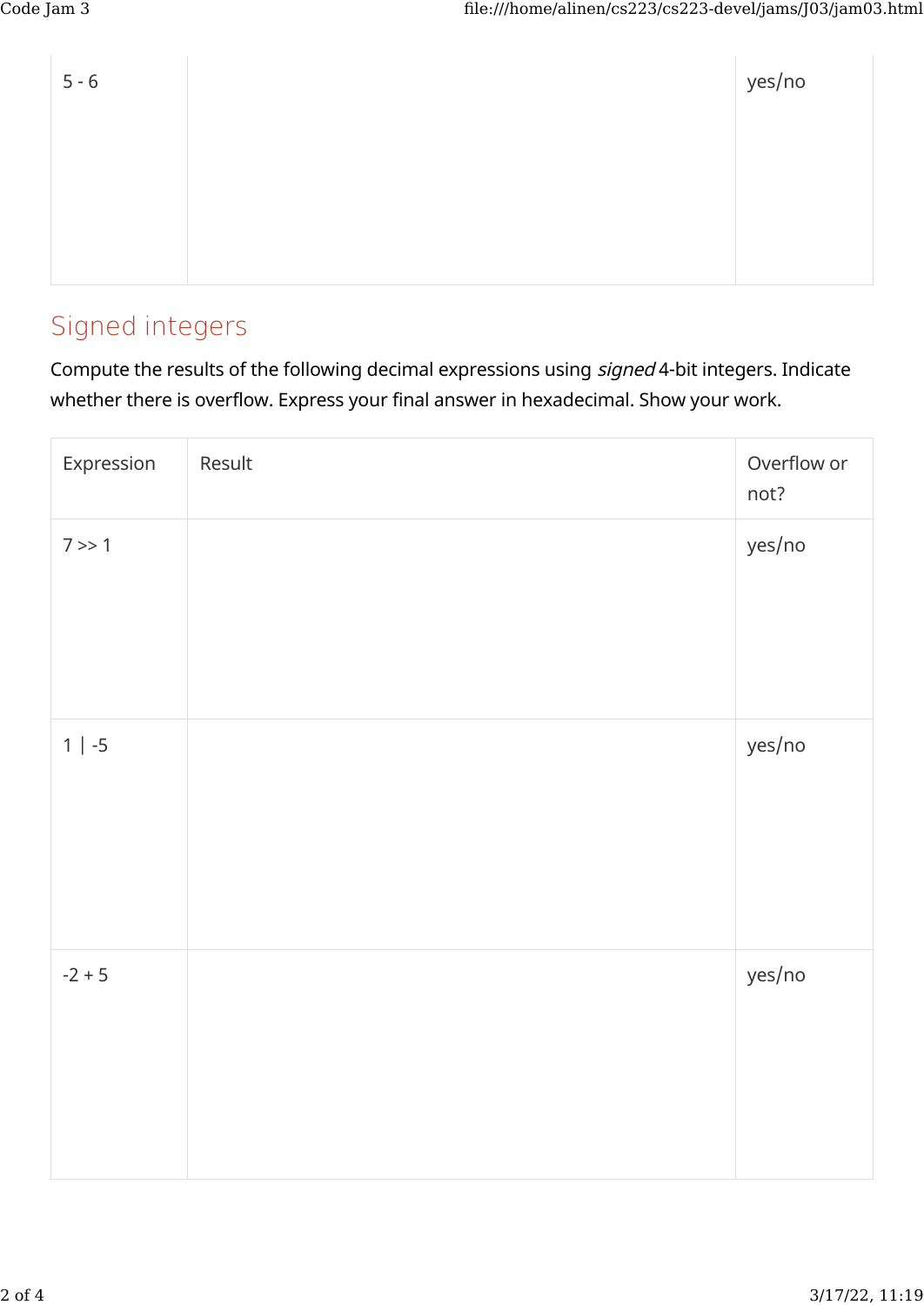#### Floating-point

Consider the following floating-point number in hexadecimal format

0x C0 30 00 00

A) What is the above number in binary?

B) Using your answer from part A, label which bits represent the sign, the exponent, and the significant bits.

C) What decimal value does the above number correspond to? Show your work.